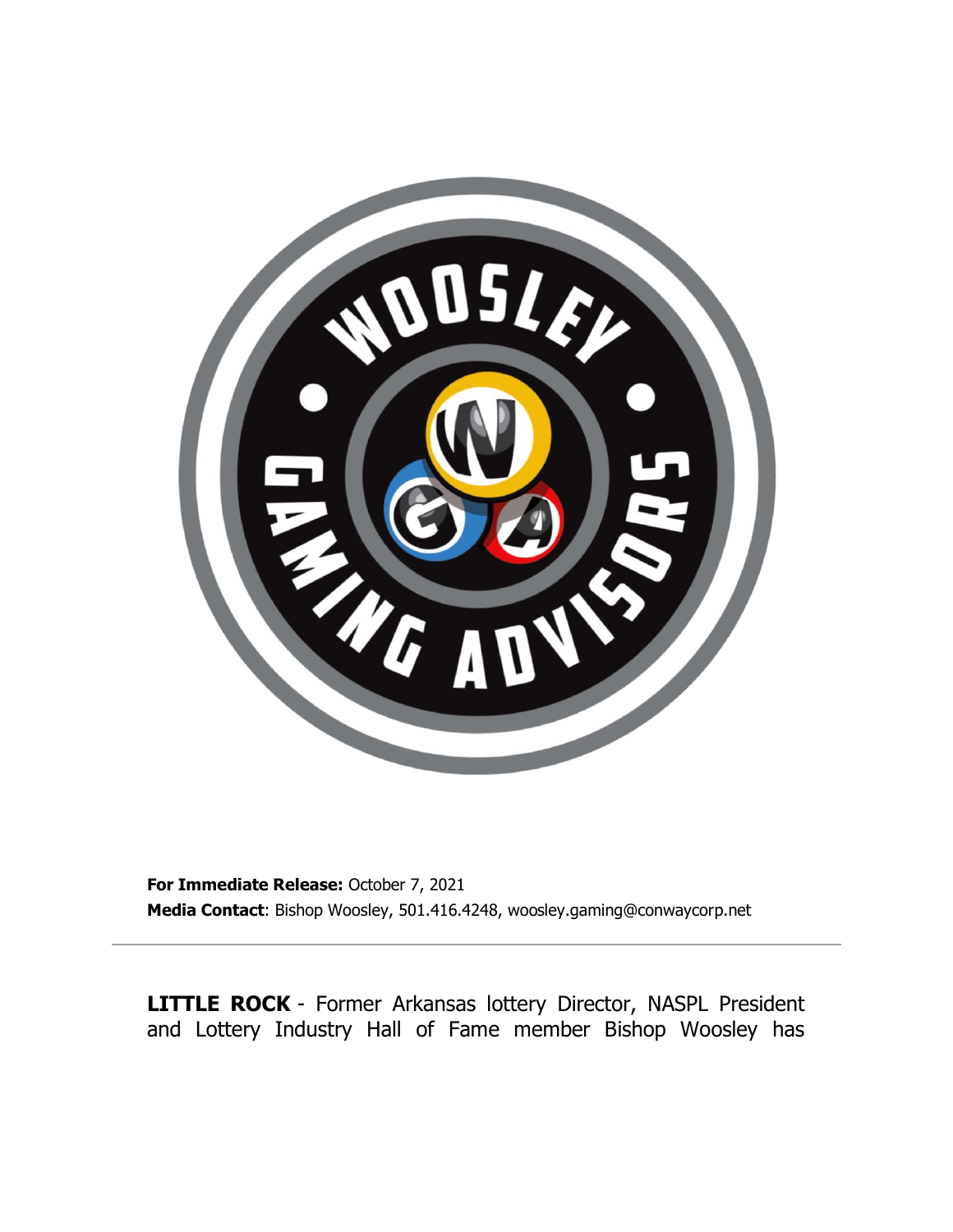formed Woosley Gaming Advisors, a lottery and gaming consulting firm. The firm, created in the fall of 2020, focuses on providing consulting services to existing and emerging gaming and lottery vendors and to North American lotteries.

Woosley became the Director of the Arkansas Lottery in February 2012; a position he held until August 2020. Woosley was a member of the team that started the Arkansas lottery in 2009 and served as Procurement Director and Chief Legal Counsel prior to becoming Director. During his tenure at the Arkansas Lottery, the lottery enjoyed three consecutive record sales years and became one of the first lotteries to launch lottery ticket sales in Walmart Supercenters.

In addition, Woosley was elected to serve as NASPL President in September 2019 and served as Secretary, Mega Millions Game Group Chair and Chair of the Legal Committee for MUSL during his time as lottery director. He was named to the Arkansas Business top 250 Businessmen in Arkansas in 2018 and 2019 and the Arkansas Top 40 under 40 Business Executives in Arkansas in 2012. Bishop was inducted into the Lottery Industry Hall of Fame in September 2020.

"During my time at the Arkansas Lottery I gained experience and skills that I feel will help my vendor clients position their products and solutions for the best results", said Woosley. "My long-standing industry relationships will provide my clients access to decision makers which is so important to vendors in this industry. I can also rely on my legal and procurement experience to help lotteries in the areas of procurement, security and contract negotiation."

Since opening, Woosley Gaming Advisors has compiled a client list that includes some of the largest and most innovative vendors in the sports betting, in-lane print on receipt, courier services, risk transfer, convenience store, ticket pooling services, jackpot signage and video production industries. WGA has also partnered with a bi-partisan, state and federal public affairs and public relations firm for the benefit of the contract of the contract of the clients.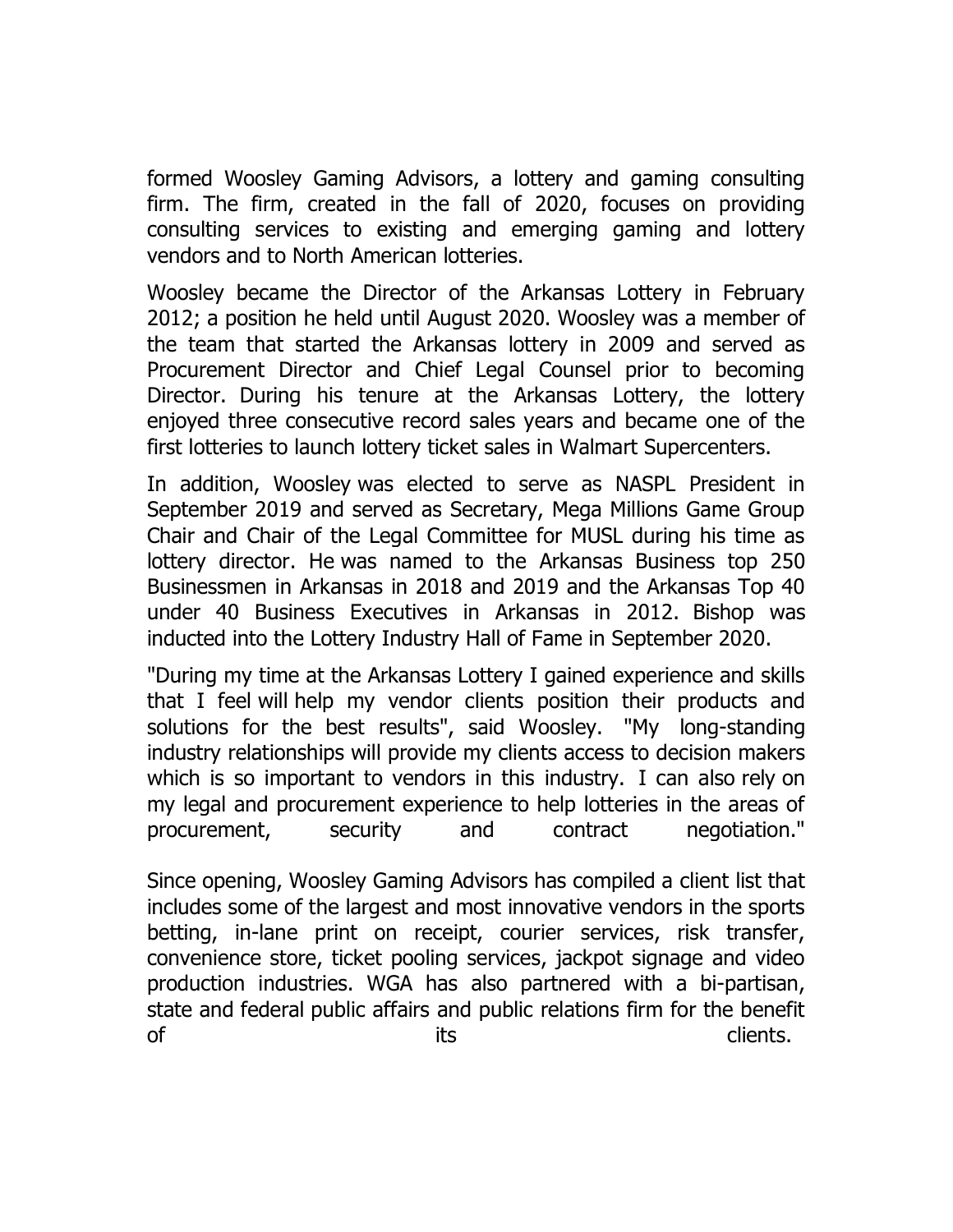

Bishop Woosley

## **About Woosley Gaming Advisors**

Since its inception, WGA has represented its clients in front of 36 lotteries, all 4 major instant ticket and gaming systems vendors and the Powerball Development committee. In addition, WGA has also held consulting contracts with two North American lotteries.

[To request a consultation call \(501\) 416-4248 or](https://www.woosleygaming.com/)